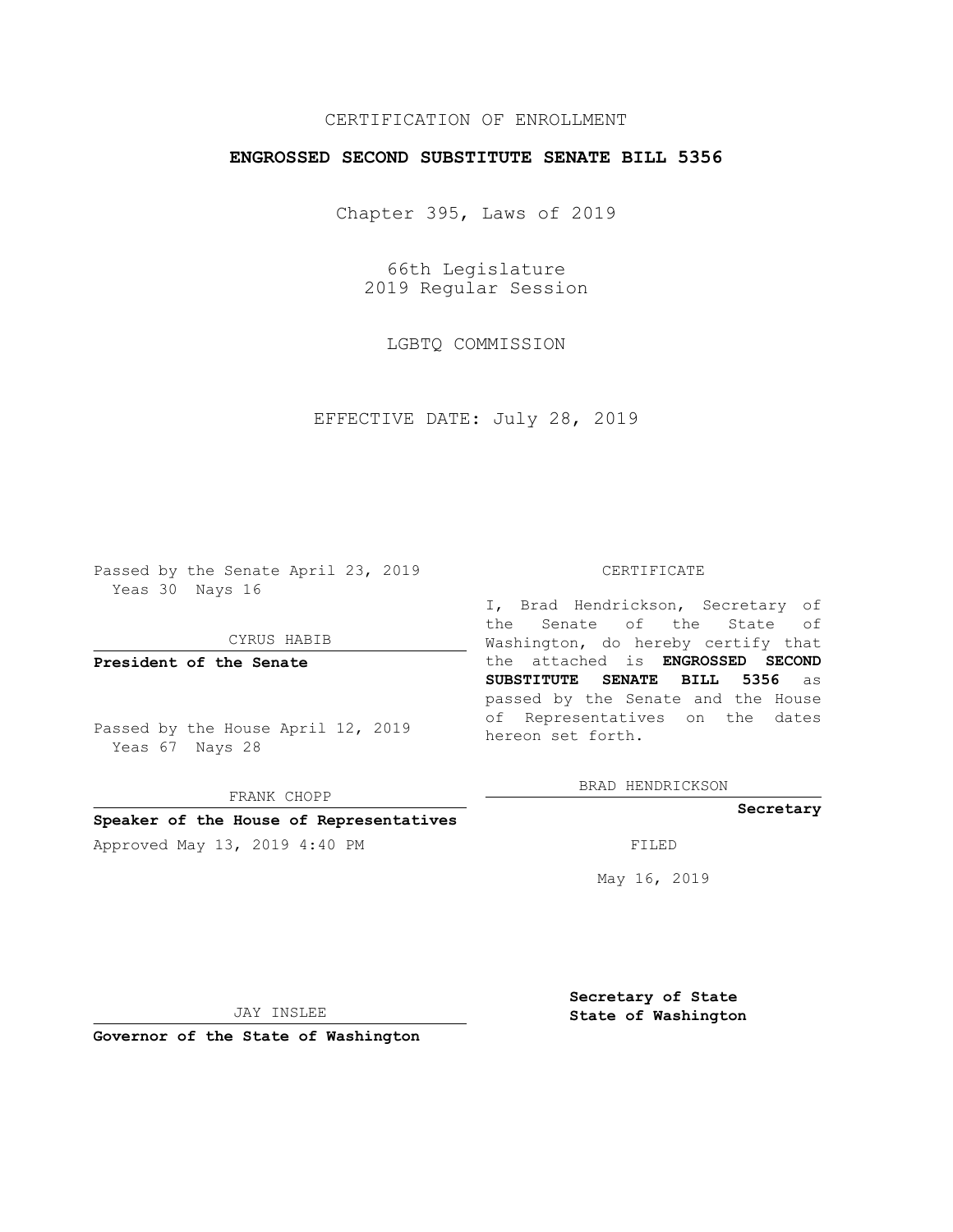## **ENGROSSED SECOND SUBSTITUTE SENATE BILL 5356**

AS AMENDED BY THE HOUSE

Passed Legislature - 2019 Regular Session

# **State of Washington 66th Legislature 2019 Regular Session**

**By** Senate Ways & Means (originally sponsored by Senators Wilson, C., Randall, Das, Saldaña, Darneille, Pedersen, Liias, Nguyen, Cleveland, Dhingra, and Hunt)

READ FIRST TIME 03/01/19.

1 AN ACT Relating to establishing the Washington state LGBTQ 2 commission; adding a new chapter to Title 43 RCW; and creating a new 3 section.

4 BE IT ENACTED BY THE LEGISLATURE OF THE STATE OF WASHINGTON:

 NEW SECTION. **Sec. 1.** The legislature declares that the public policy of this state is to ensure equal opportunity for all Washingtonians. The legislature believes that the state is responsible for improving its interface with the LGBTQ community, identifying the needs of its members, and ensuring that there is an effective means of advocating for LGBTQ equity in all aspects of state government. Therefore, the legislature deems it necessary to create a commission to carry out the purposes of this chapter.

13 NEW SECTION. **Sec. 2.** The definitions in this section apply 14 throughout this chapter unless the context clearly requires 15 otherwise.

16 (1) "Commission" means the Washington state LGBTQ commission.

17 (2) "LGBTQ" includes lesbian, gay, bisexual, transgender, and 18 queer communities.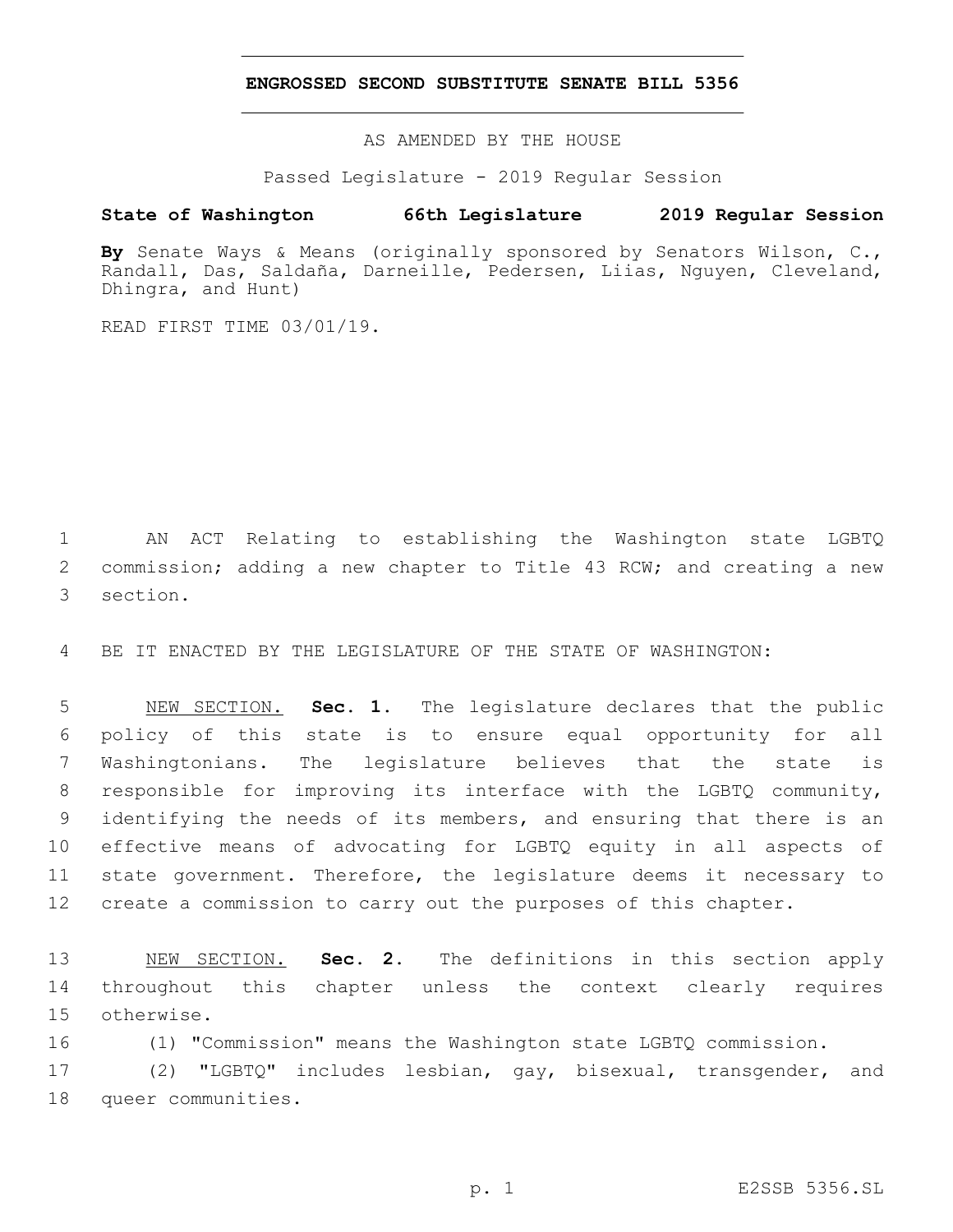NEW SECTION. **Sec. 3.** Subject to the availability of amounts appropriated for this specific purpose, the Washington state LGBTQ commission is established in the office of the governor. The commission shall be administered by an executive director, who shall be appointed by, and serve at the pleasure of, the governor. The governor shall set the salary of the executive director. The executive director shall employ the staff of the commission.

 NEW SECTION. **Sec. 4.** (1) The commission consists of fifteen members appointed by the governor.

 (2) The governor shall consider nominations for membership based upon maintaining a balanced and diverse distribution of race and ethnic, geographic, gender identity, sexual orientation, age, 13 socioeconomic status, and occupational representation, where 14 practicable.

 (3) All commission members serve at the pleasure of the governor, but in no case may any member serve more than three years without formal reappointment by the governor. Of the persons initially appointed by the governor to the commission, five must be appointed 19 to serve one year, five to serve two years, and five to serve three years. Upon expiration of such terms, subsequent appointments are for three years. Any vacancies occurring in the membership of the commission must be filled for the remainder of the unexpired term in 23 the same manner as the original appointments.

 (4) Two members of the senate, one from each of the two major political parties, appointed by the president of the senate, and two members of the house of representatives, one from each of the two 27 major political parties, appointed by the speaker of the house of representatives, who support the legislative intent of the commission shall serve as advisory members. The legislative advisory members are nonvoting members and are not eligible to serve as a chair of the commission. All legislative advisory members shall serve for a two- year term and the position of any legislative advisory member shall be deemed vacated whenever such member ceases to be a member of the 34 house from which the member was appointed.

 (5)(a) Nonlegislative members must be reimbursed for expenses incurred in the performance of their duties in accordance with RCW 37 43.03.050 and 43.03.060.

 (b) Legislative members shall be reimbursed for expenses incurred in the performance of their duties in accordance with RCW 44.04.120.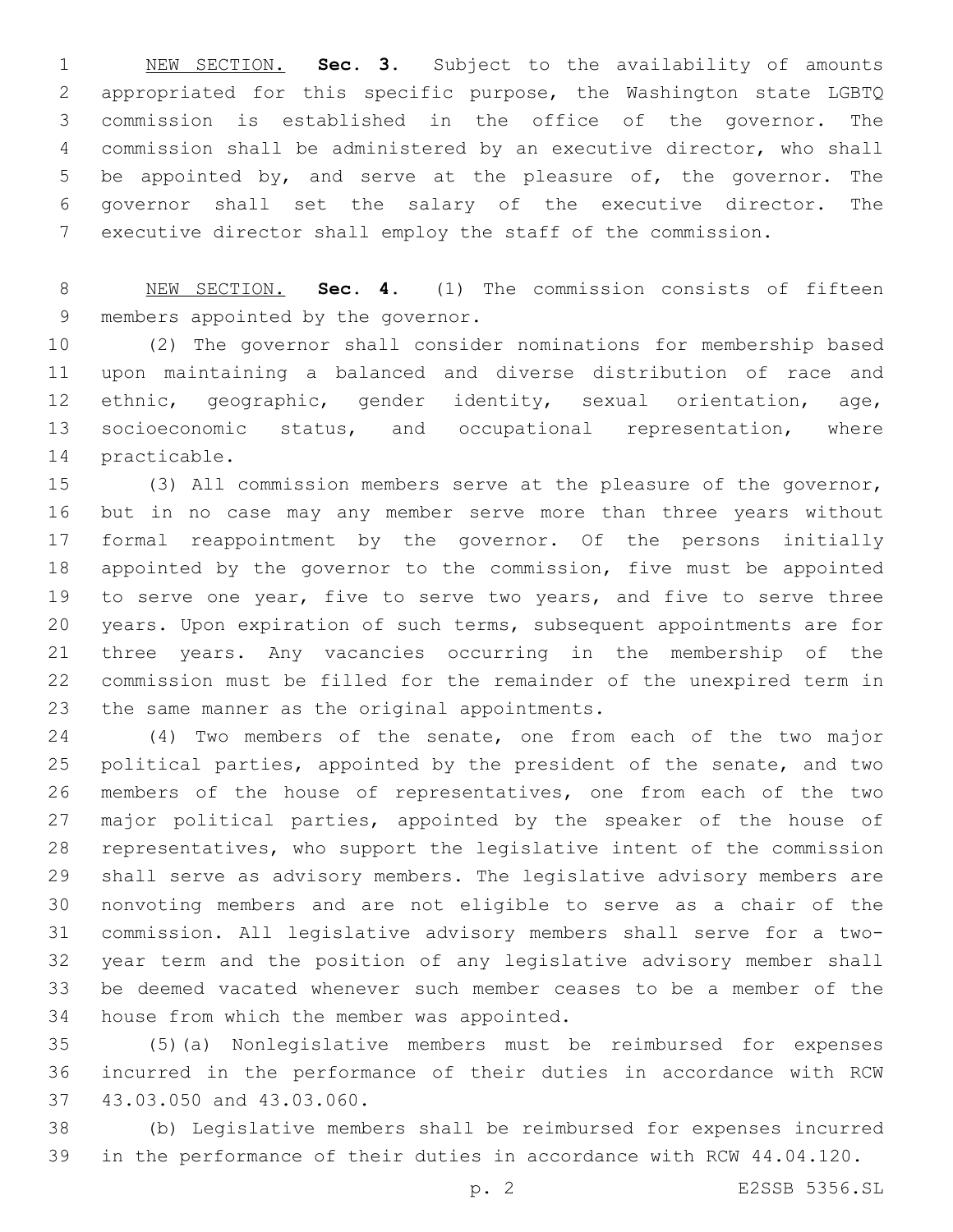(6) A simple majority of the commission's membership constitutes a quorum for the purpose of conducting business. Legislative advisory members are not included in determining a quorum.3

 NEW SECTION. **Sec. 5.** The executive director of the commission shall:

(1) Monitor state legislation affecting LGBTQ people;

 (2) Work with state agencies to assess programs and policies that 8 affect LGBTQ people;

 (3) Coordinate with the minority commissions, women's commission, and human rights commission to address issues of mutual concern; and

 (4) Work as a liaison between the public and private sector to eliminate barriers to economic and health equity for LGBTQ people.

 NEW SECTION. **Sec. 6.** (1) The commission shall have the following duties:

 (a) Actively recruit and maintain a list of names of qualified LGBTQ people to fill vacancies on various boards and commissions;

 (b) Provide a clearinghouse for information regarding both state 18 and federal legislation as it relates to the purpose of this chapter;

(c) Identify and define specific needs of LGBTQ:

20 (i) People of color;

21 (ii) People with developmental disabilities;

(iii) Seniors;22

(iv) People experiencing homelessness;23

(v) Economic and small business development; and

25 (vi) Veterans, their spouses, and dependents;

 (d) Consult with state agencies regarding the effect of agency policies, procedures, practices, laws, and administrative rules on the unique problems and needs of LGBTQ people. The commission shall also provide any data, input, and recommendations to state agencies on proposed agency rules and the development and implementation of comprehensive and coordinated policies, plans, and programs focusing 32 on those problems and needs;

 (e) Provide resource and referral information to agencies and the public. The commission may gather data and disseminate information to the public in order to implement the purposes of this chapter;

36 (f) Consult with nonprofit organizations;

 (g) Hold public hearings to gather input on issues related to the 38 unique problems and needs of LGBTQ people;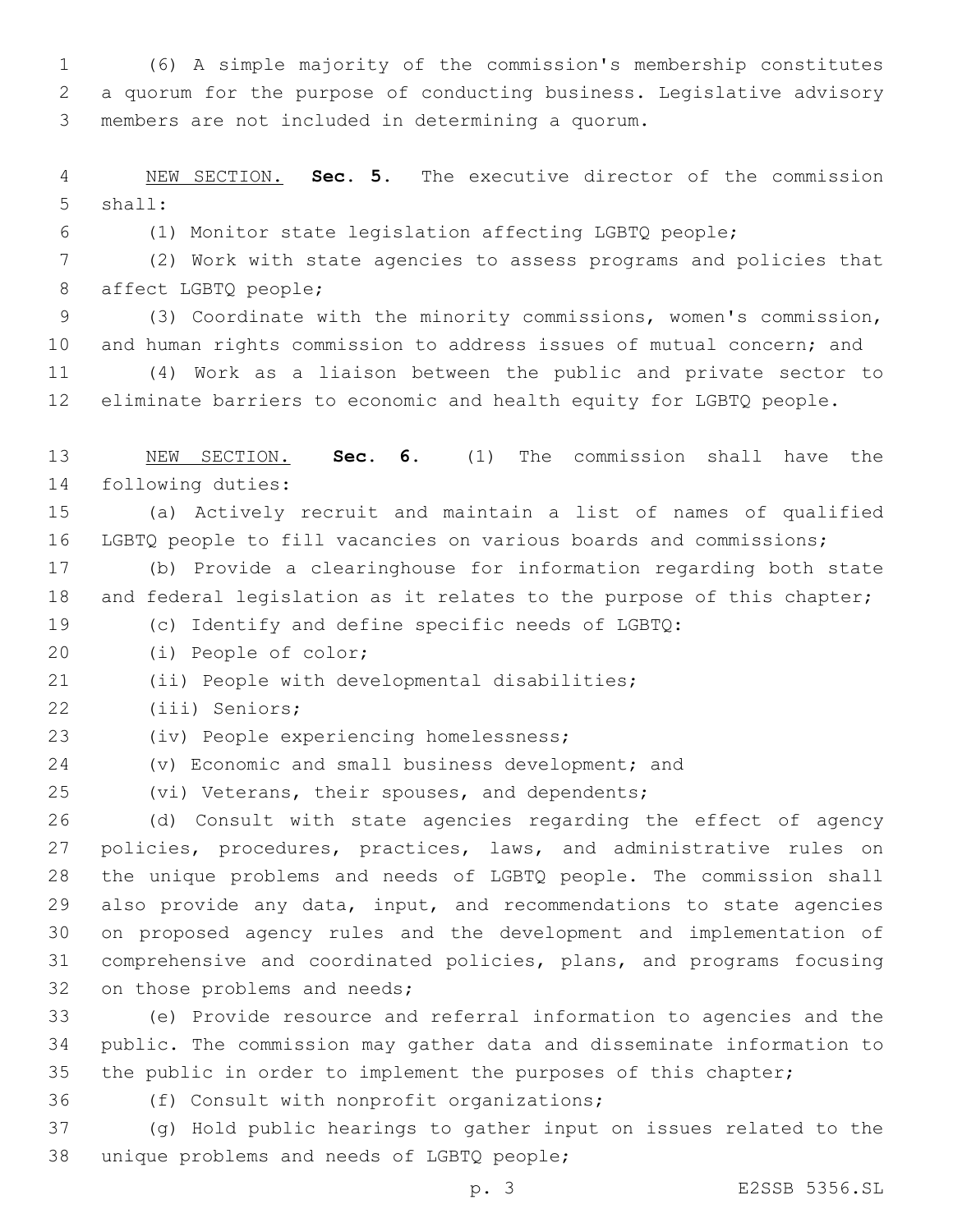(h) Advocate for removal of barriers for LGBTQ people; and

 (i) Review best practices for discrimination and harassment policies and training and provide recommendations to state agencies as they update their discrimination and harassment policies. The commission shall also maintain a file of discrimination and harassment policies that meet high quality standards and make these 7 files available for agency use.

 (2) The commission must submit a report to the appropriate committees of the legislature and the governor every two years detailing the commission's activities. The report submitted must be in electronic format pursuant to RCW 43.01.036, and include, at 12 minimum:

 (a) Recommendations for addressing the needs identified under 14 subsection (1)(c) of this section;

 (b) Input received during public hearings and recommendations for 16 addressing the problems and needs discussed at the public hearings; 17 and

 (c) Recommendations regarding preserving the memory and contributions of LGBTQ members lost to HIV/AIDS in Washington state.

 (3) State agencies must provide appropriate and reasonable assistance to the commission as needed, including providing notice of agency proposed rule making and gathering data and information, including but not limited to voluntary demographics, economic 24 disparity studies, and other collectable data by state agencies, in 25 order for the commission to carry out the purpose of this chapter.

 NEW SECTION. **Sec. 7.** (1) The commission has the power to receive gifts, grants, and endowments from public or private sources that are made for the use or benefit of the commission and to expend the same or any income therefrom according to their terms and the purpose of this chapter. The commission's executive director shall make a report of such funds received from private sources to the office of financial management on a regular basis. Such funds received from private sources must not be applied to reduce or substitute for the commission's budget as appropriated by the legislature, but must be applied and expended toward projects and functions authorized by this chapter that were not funded by the legislature.

 (2) In carrying out its duties, the commission may establish such relationships with public and private institutions, local

p. 4 E2SSB 5356.SL